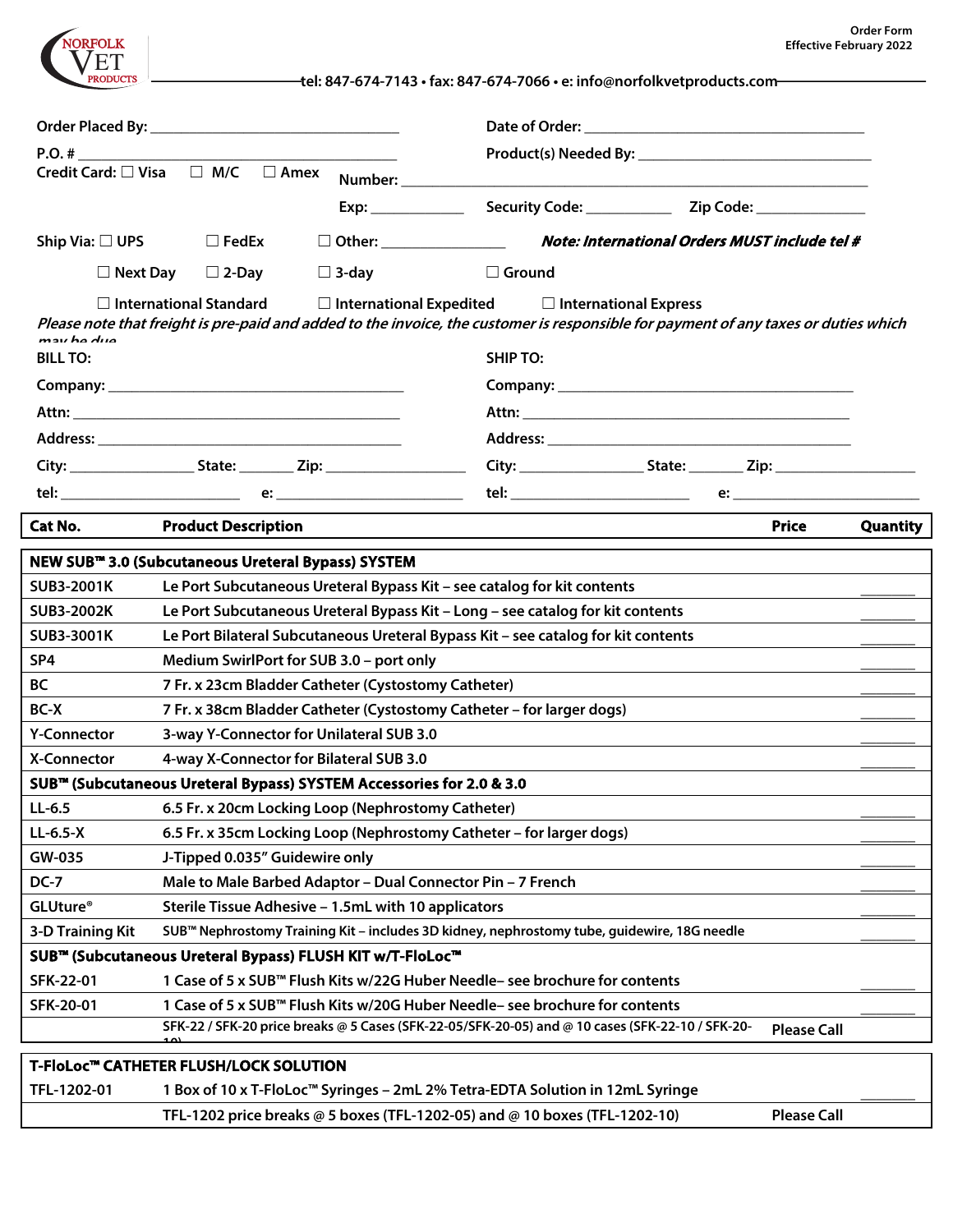

| Cat No.                                                               | <b>Product Description</b>                                                                                                             | <b>Price</b> | <b>Quantity</b> |  |  |  |
|-----------------------------------------------------------------------|----------------------------------------------------------------------------------------------------------------------------------------|--------------|-----------------|--|--|--|
| <b>PleuralPort SYSTEM</b>                                             |                                                                                                                                        |              |                 |  |  |  |
| <b>PP-102K</b>                                                        | PleuralPort Kit for dogs - with 9 Fr. Drainage catheter - see catalog for kit contents                                                 |              |                 |  |  |  |
| <b>PP-202K</b>                                                        | PleuralPort Kit for cats - with 7 Fr. Drainage catheter - see catalog for kit contents                                                 |              |                 |  |  |  |
| <b>PleuralPort INTRODUCER KITS</b>                                    |                                                                                                                                        |              |                 |  |  |  |
| <b>PPX-10</b>                                                         | 9 Fr. Introducer Kit – Includes 10F Tear-away Dilator/Introducer, 18G IV Catheter, 18G Intro. Needle, J-Tip Guidewire, 10mL<br>Svringe |              |                 |  |  |  |
| PPX-8                                                                 | 7 Fr. Introducer Kit - Includes 8F Tear-away Dilator/Introducer, 18G IV Catheter, 18G Intro. Needle, J-Tip Guidewire, 10mL<br>Syringe  |              |                 |  |  |  |
| <b>PleuralPort DRAINAGE KITS</b>                                      |                                                                                                                                        |              |                 |  |  |  |
| <b>PDK-20-75</b>                                                      | 1 Case of 5 x PleuralPort <sup>™</sup> Drainage Kits w/20G x 3/4" PosiGrip Needle                                                      |              |                 |  |  |  |
| PDK-20-100                                                            | 1 Case of 5 x PleuralPort <sup>™</sup> Drainage Kits w/20G x 1" PosiGrip Needle                                                        |              |                 |  |  |  |
| <b>PDK-19-75</b>                                                      | 1 Case of 5 x PleuralPort™ Drainage Kits w/19G x 34" PosiGrip Needle                                                                   |              |                 |  |  |  |
|                                                                       | <b>CompanionPort SYSTEM - for venous access</b>                                                                                        |              |                 |  |  |  |
| <b>CP-100K</b>                                                        | Le Petite Kit for ferrets and small cats - see catalog for kit contents                                                                |              |                 |  |  |  |
| <b>CP-202K</b>                                                        | Le Port Kit for cats and small dogs - see catalog for kit contents                                                                     |              |                 |  |  |  |
| <b>CP-305K</b>                                                        | Le Grande Kit for large dogs - see catalog for kit contents                                                                            |              |                 |  |  |  |
| <b>CATHETER INTRODUCERS</b>                                           |                                                                                                                                        |              |                 |  |  |  |
|                                                                       | DPX-4 (for 3.5Fr Catheter)<br>$\Box$ DPX-5 (for 5Fr Catheter)<br>$\Box$ DPX-7 (for 7Fr Catheter)                                       |              |                 |  |  |  |
| <b>INTRODUCER KITS</b>                                                |                                                                                                                                        |              |                 |  |  |  |
| NPX-6                                                                 | 5 Fr. Introducer Kit - Includes 6F Tear-away Dilator/Introducer, 18G Intro. Needle, J-Tip Guidewire, 10mL                              |              |                 |  |  |  |
| NPX-8                                                                 | 7 Fr. Introducer Kit - Includes 8F Tear-away Dilator/Introducer, 18G Intro. Needle, J-Tip Guidewire, 10mL                              |              |                 |  |  |  |
| <b>NPX-10</b>                                                         | 9 Fr. Introducer Kit - Includes 10F Tear-away Dilator/Introducer, 18G Intro. Needle, J-Tip Guidewire, 10mL                             |              |                 |  |  |  |
|                                                                       | <b>AUS-PORT (Artificial Urethral Sphincter) SYSTEM</b>                                                                                 |              |                 |  |  |  |
| <b>AUS Occluder only</b>                                              | $\Box$ 16x14 $\Box$ 14x14 $\Box$ 12x14 $\Box$ 10x14 $\Box$ 8x14 $\Box$ 6x14 $\Box$ 8x11 $\Box$ 6x11                                    |              |                 |  |  |  |
| <b>AUS Port only</b>                                                  | □ AP305-<br>$\Box$ AP100-9NC (small)<br>$\Box$ AP202-9NC (medium)                                                                      |              |                 |  |  |  |
| <b>AUS Kit</b>                                                        | Artificial Urethral Sphincter Kit (port & occluder included); specify port and AUS sizes                                               |              |                 |  |  |  |
| <b>BFC</b>                                                            | <b>Back Fill/Flush Catheter for AUS Kit</b>                                                                                            |              |                 |  |  |  |
|                                                                       | HSO-PORT SYSTEM - for portosystemic shunts                                                                                             |              |                 |  |  |  |
| <b>HSO-Port Kit</b>                                                   | (port & occluder included) specify Port and AUS sizes - see catalog for kit contents                                                   |              |                 |  |  |  |
| <b>HSO Occluder only</b>                                              | $\square$ 6x7<br>$\Box$ 8x7<br>$\square$ 4x7<br>$\Box$ 10x7<br>$\Box$ 12x7<br>$\Box$ 14x7                                              |              |                 |  |  |  |
| <b>HSO-Port only</b>                                                  | $\Box$ AP202-9NC (medium)<br>$\Box$ AP305-9NC (large)                                                                                  |              |                 |  |  |  |
|                                                                       |                                                                                                                                        |              |                 |  |  |  |
|                                                                       | POSI-GRIP HUBER POINT NEEDLES - 12 per box; see catalog for details                                                                    |              |                 |  |  |  |
|                                                                       | $\Box$ PG19-75 (19G x 3/4")<br>$\Box$ PG20-75 (20G x 3/4")<br>$\Box$ PG22-75 (22G x                                                    |              |                 |  |  |  |
|                                                                       | $\Box$ PG20-100 (20G x 1")<br>$\Box$ PG22-100 (22G x                                                                                   |              |                 |  |  |  |
| HUBER RIGHT ANGLE INFUSION SETS - 12 per box; see catalog for details |                                                                                                                                        |              |                 |  |  |  |
|                                                                       | $\Box$ RA19-75-6 (19G x 3/4")<br>$\Box$ RA20-75-6 (20G x 3/4")<br>$\Box$ RA22-75-6 (22G x 3/4")                                        |              |                 |  |  |  |
|                                                                       | $\Box$ RA19-100-6 (19G x 1")<br>$\Box$ RA20-100-6 (20G x 1")<br>$\Box$ RA22-100-6 (22G x 1")                                           |              |                 |  |  |  |
|                                                                       |                                                                                                                                        |              |                 |  |  |  |

| HUBER CLEARVIEW RIGHT ANGLE INFUSION SETS - 12 per box; see catalog for details |                                                     |  |  |  |  |  |
|---------------------------------------------------------------------------------|-----------------------------------------------------|--|--|--|--|--|
| $\Box$ CVRA19-75-6 (19G x ¾")                                                   | □ CVRA20-75-6 (20G x ¾") □ CVRA22-75-6 (22G x ¾")   |  |  |  |  |  |
| $\Box$ CVRA19-100-6 (19G x 1")                                                  | □ CVRA20-100-6 (20G x 1") □ CVRA22-100-6 (22G x 1") |  |  |  |  |  |